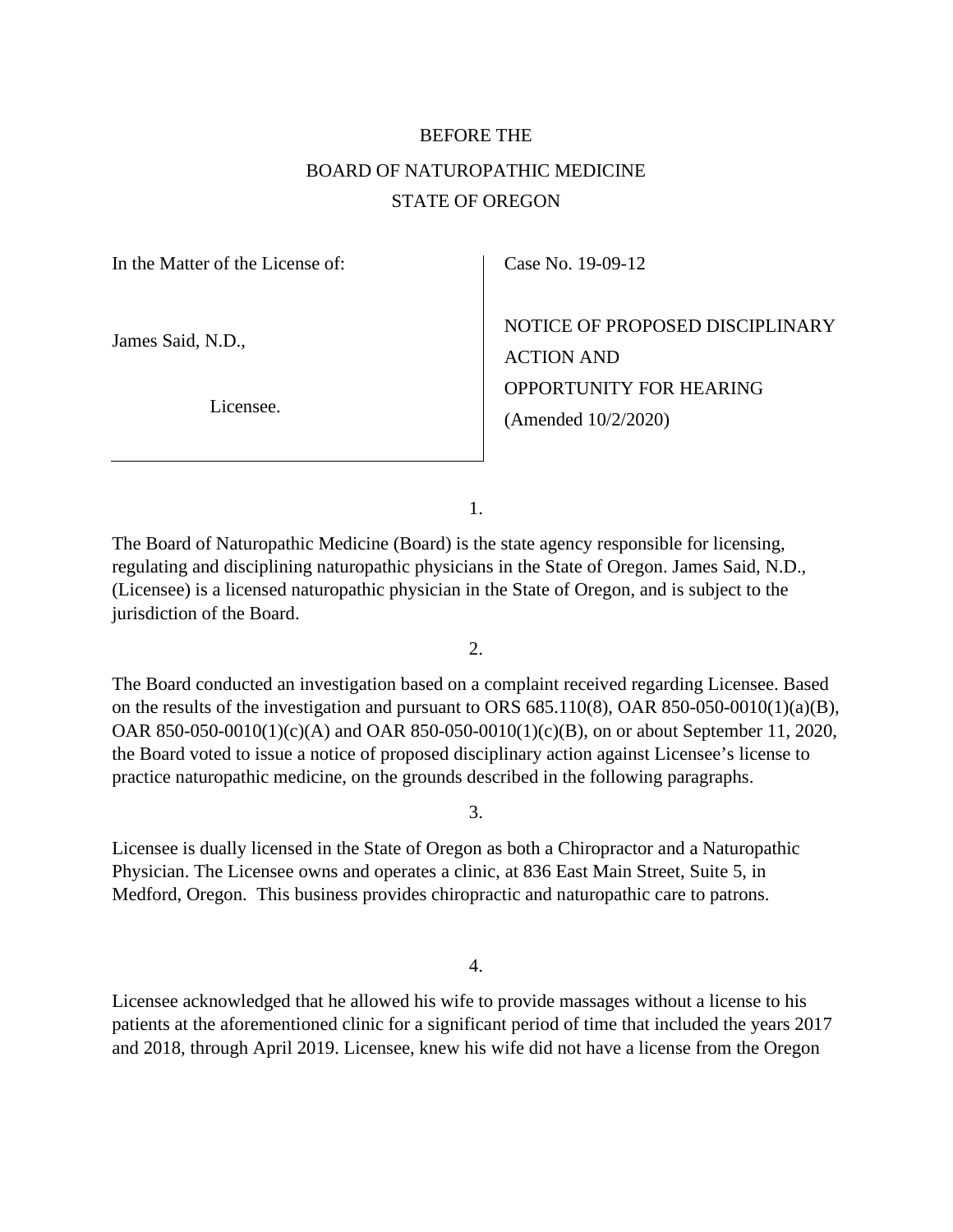Board of Massage Therapists, or any other license to perform massage. License believed his wife was acting under his license as a Chiropractic Physician.<sup>[1](#page-1-0)</sup>

5.

Licensee's wife was not licensed with this Board or any other Oregon health professional regulatory board. Licensee was aware of her lack of licensure and allowed her to massage people / patients at his clinic.

6.

The afore stated behavior and facts constitute a violation of OAR 850-050-0010(1)(c)(F): Aiding or abetting unlawful practice by an unlicensed person.

7.

Based on the aforementioned conduct and admissions, Licensee is in violation of

8.

For the foregoing violations, the Board proposes the following discipline: **REPRIMAND** 

## 9. **NOTICE OF OPPORTUNITY FOR HEARING**

Licensee is entitled to a hearing as provided by the Administrative Procedures Act (ORS Chapter 183). A written request for hearing must be filed with the Board within 21 days from the date this notice was mailed and must be accompanied by a written answer to the charges contained in this Notice. A request for hearing must be mailed to Oregon Board of Naturopathic Medicine, 800 NE Oregon Street, Suite 407, Portland, OR 97232. If a request for hearing is not received within 21 days, the right to hearing is waived.

10.

If you request a hearing, you will be notified of the time and place of the hearing. Before the hearing, you will receive information on the procedures, right of representation, and other rights of parties related to the conduct of the hearing. An administrative law judge from the Office of Administrative Hearings will preside at any hearing. ORS 183.635.

11.

An answer is required to this Notice, pursuant to OAR 850-001-0015, due to the complexity of the matters alleged above. The answer shall be made in writing to the Board and

<span id="page-1-0"></span><sup>&</sup>lt;sup>1</sup> Licensee has also been disciplined for this conduct by the Oregon Board of Chiropractic Examiners.